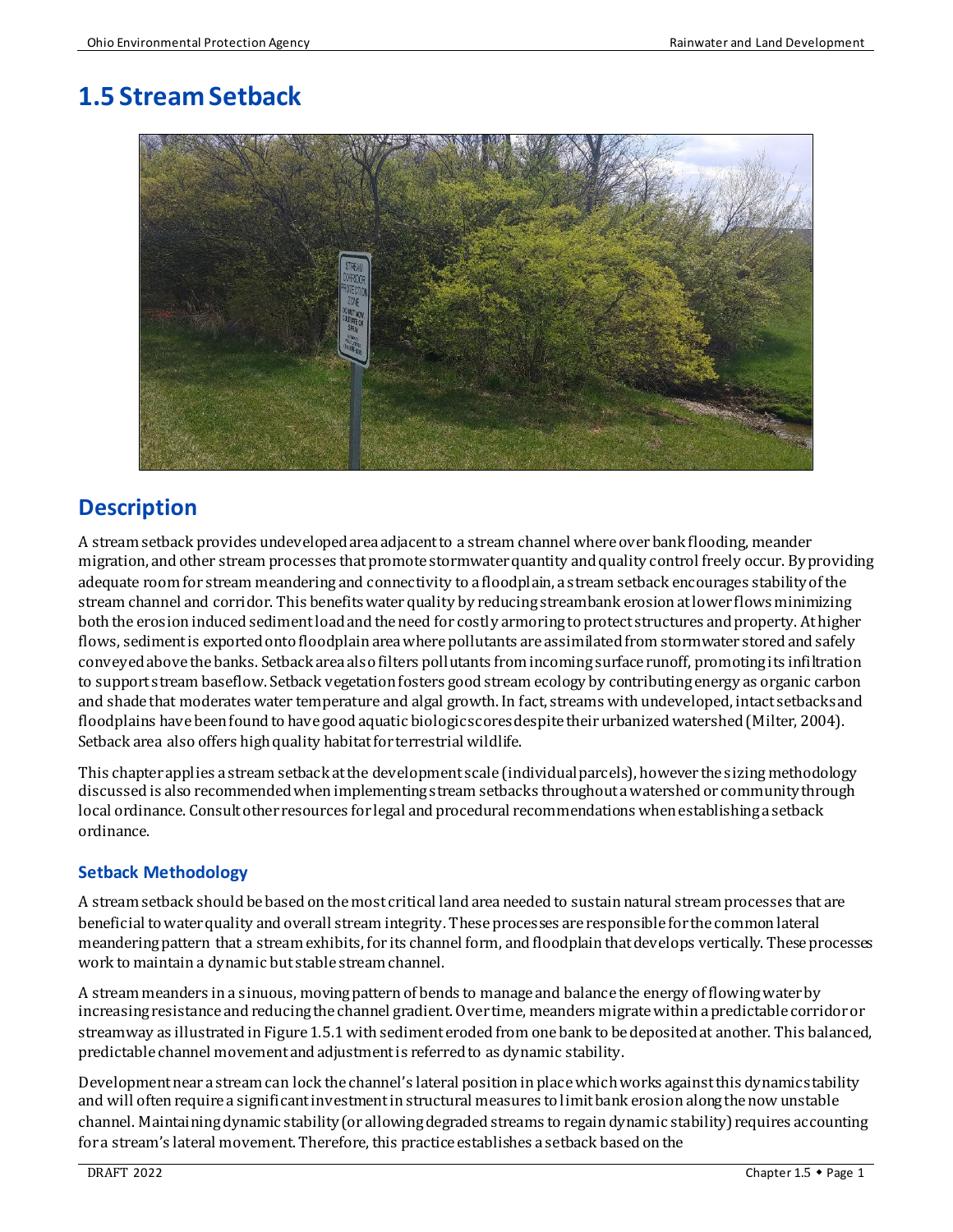predicted streamway width for streams in Ohio. As with the channel's size and form, the setback width is directly correlated to the drainage area. It is calculated at any point along the channel length using the stream's drainage area, the lowest elevation ground in the valley, and the channel location.

Many Ohio streams have been straightenedor channelizedeither intentionally or in response to land use changes within the watershed. The existing meander pattern is often more narrow than it was historically. Erosion and deposition may be working to re-establish a dynamically stable channel form with a wider meander pattern and shallower flow. A stream setback establishes the area in which these restorative processes can continue to occurwithout jeopardizing development infrastructure.



**Figure 1.5.1 An illustration of stream meander migration within a streamway over time (Mecklenburg, D. Ohio Department of Natural Resources).**

Note that this methodology differs from the static

distance approach that many stream buffer references recommendto treat agricultural runoff or to conserve the unique ecological characteristics of riparian area as well as FEMA delineated flood hazard areas which are based on large event flow predictions.

### **Planning and Feasibility**

Setbacks are appropriate for all sizes of channels from ephemeral or intermittent streams up to large rivers, however streams with drainage areas less than 10 square miles are most in need of stream corridor protection and may provide the most benefit. Small channels can be easily modified fordevelopment and are less likely to have detailedfloodplain mapping and protections.

Setbacks on straightened streams represent area where natural stream adjustments (meander migration andfloodplain redevelopment) are predicted to occur. Providing space for these natural adjustments can returnstability to the modified channel and may improve stream ecology. Rankin (1989) found Ohio streams with little or no sinuosity were associated with low biologic scores and cites Karr and Schlosser (1977) in suggestingstreams with higher sinuosity often have less erosion and transportless suspended sediment at low to moderate flows.

## **Design Criteria**

#### **Setback Width**

The setback width spans both sides of the channel. As illustrated in Figure 1.5.2, it is a combination oftwo overlapping areas: the streamway sizedappropriate to accommodate the meander belt (approximately 10 channel widths) and a minimum distance from the channel bank (approximately one channel width). Both are calculated according to the drainage area to a given point along the stream through the following equations:

$$
Streamway Width (feet) = 147 (DA)^{0.38}
$$
 *Equation 1.5.1*

and

Minimum Distance From Channel (feet) = 
$$
14.7(DA)^{0.38}
$$
 Equation 1.5.2

where DA = drainage area in square miles.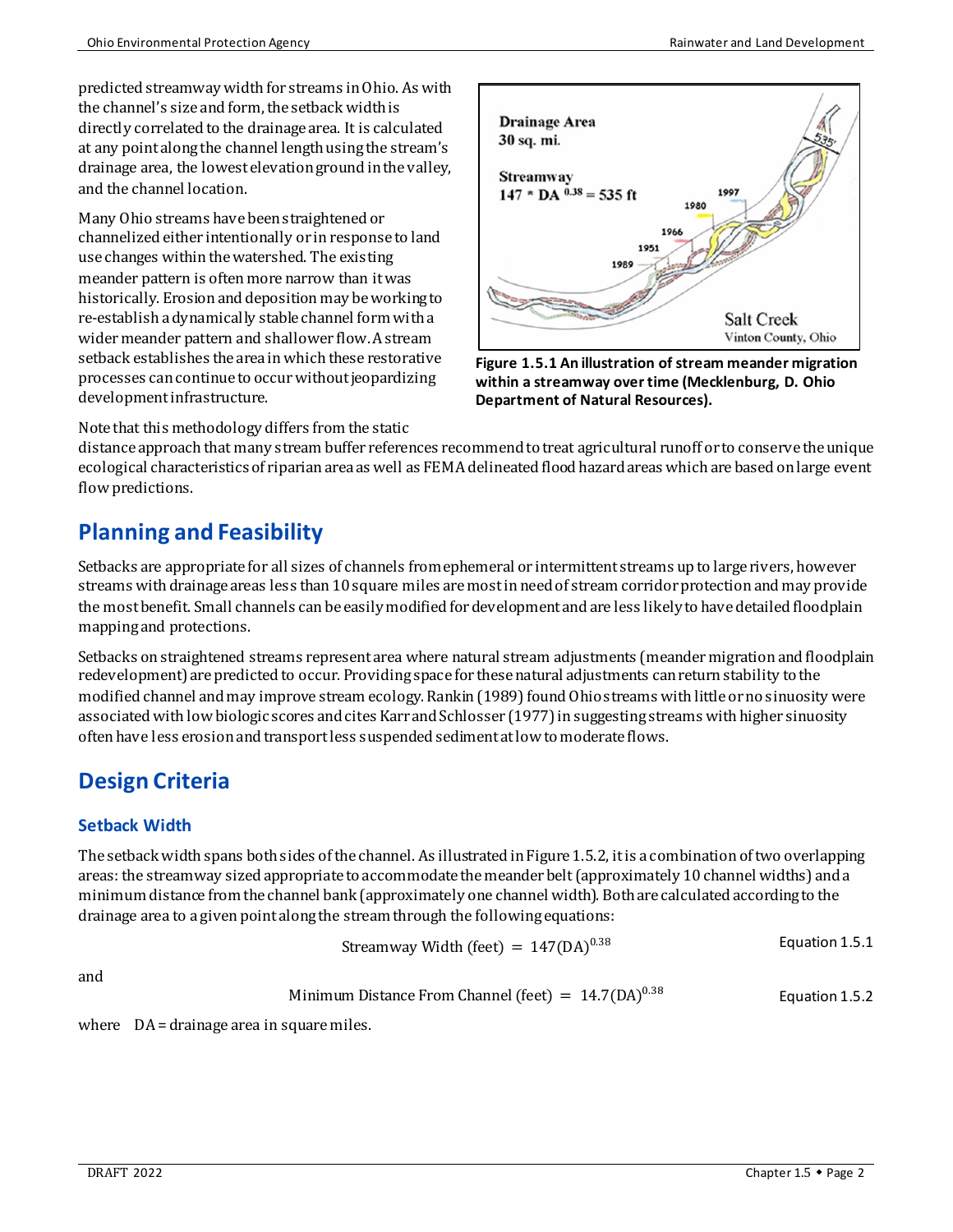

**Figure 1.5.2 Illustration of a stream setback in a) plan view and b) section view (not to scale).**

#### **Lateral Positioning**

A streamway is more a feature of the entire valley than any individual bend or the present location of a channel. It is more aptly visualized as a flood path or corridor. Fit the setback to the valley as illustrated in Figure 1.5.2b so the corresponding left and right boundary elevations match and the setback area incorporates the lowest elevations in the valley. The setback area will not always be exactly centered over the stream.

#### **Setback Adjustments**

Certain conditions justify altering the calculated width of the setback area. Physical constraints such as a narrow, confined valley smaller than the setback width, floodplain that extends beyond the area, wetlands contiguous to the area, or adjacent hillsides prone to slippage or being undercut because of stream flows may necessitate altering the setback area.

Reasonable adjustments may be necessary to ensure an existing parcel remains buildable and to maintain lot yields in new subdivisions to the extent possible.

Implement setbacks on sites with existing development within the setback to be expanded or redeveloped to minimize potential conflicts between current land uses and the stream setback. Limit the setback for that parcel to the line of the existing foundation/structure to ensure that development within the setback gets no closer to the stream.

#### **Vegetation and Land Use**

A healthy forest community provides the greatest benefit. Maintain riparianforest, preferably of native species, over at leastthe first 50 feet of the setback immediately adjacent to the channel on each bank. The remaining setback area may include vegetation compatible with the surrounding land uses such as grass or meadow provided that the setback characteristics are not impaired. For large rivers with extensive setback distances, further refinement of acceptable land uses within the area may be necessary after maintaining a forested riparian area.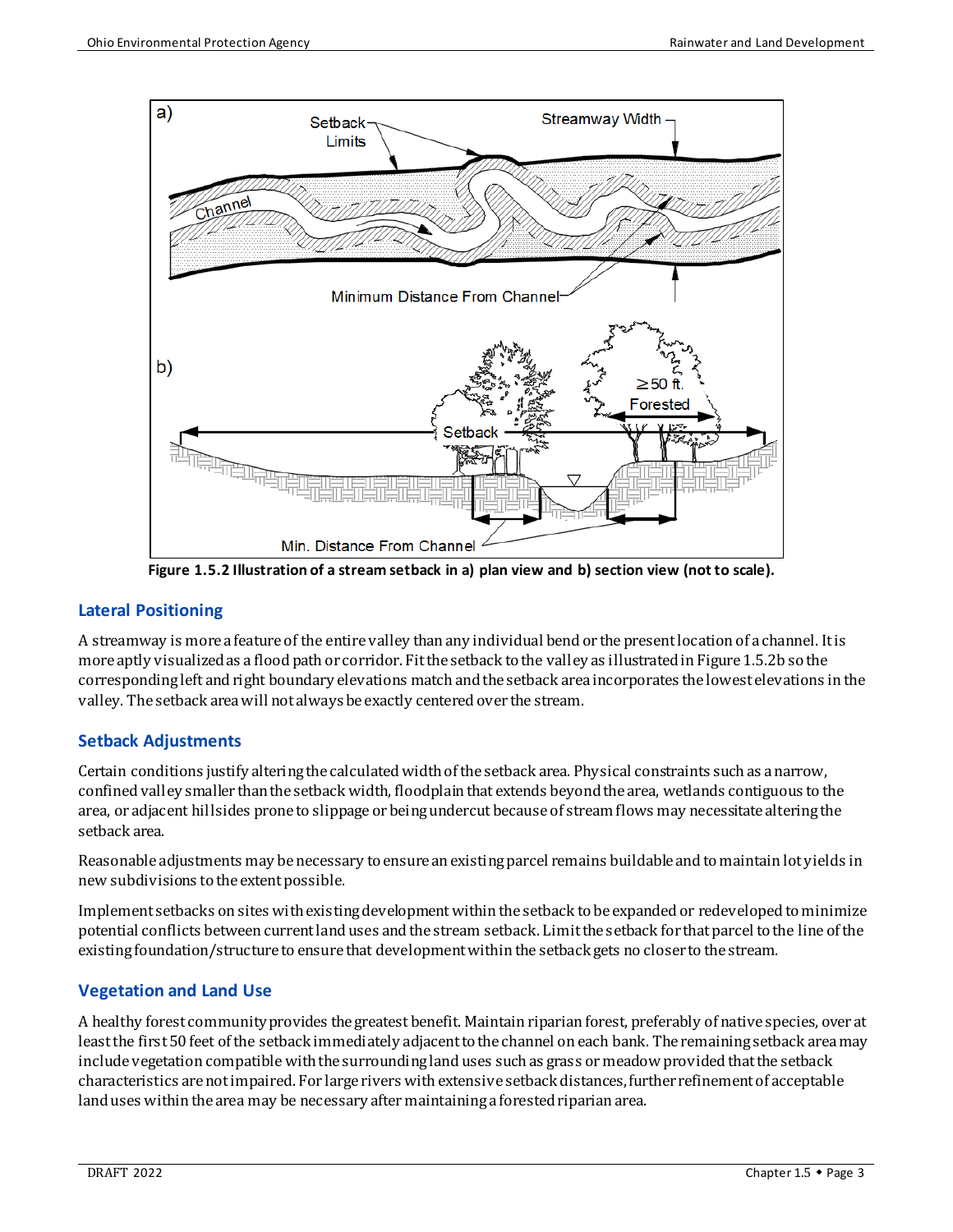#### **Setback Identification**

Clearly identify stream setback boundaries on the plat map, construction plans, stormwater pollution prevention plan (SWP3), and at the site. Prior to construction, install both temporary fencing to prevent encroachment and appropriate practices to minimize sediment from entering the setback. Following construction, provide a visual marker identifying any no-mow zones or permanently forested areas within the setback. Sections of split rail or similar unobtrusive fencing provide a visual marker distinguishing the setback from other land uses. In some cases,signage may suffice.

#### **Avoid Concentrating Flow into the Setback Area**

Encourage surface runoff to sheet flow into the setback area to maximize the treatment processes available. Convert concentrated flows from storm drains and swales to sheet flow as it enters the stream setback area by grading, constructing level spreaders, or other measures. Ensure tributary ditches and streams through the setback are not entrenched with limited access to active floodplain within the setback.

#### **Restoration of Channelized or Degraded Streams**

A setback should not deter stream rehabilitation. Many Ohio streams are channelized (straightened and/or deepened) or degraded by downcutting. Efforts to rehabilitate an entrenched stream by providingthe channel with greater access to an active floodplainwithin the setback will ensure more natural stability and a higher functioning practice. Development constructionmay provide an opportune time to conduct restoration work.

### **Construction Considerations**

Establish a stream setback prior to any soil disturbing activities. The setback area should not be disturbed except for planting or to remove invasive species. Use proper sediment and erosion controls to prevent construction sediment from fouling the setback area.

When planting, use a diverse selection of native species conducive to a transitional and upland landscape and appropriate to the regional climate.

### **Maintenance Considerations**

A stream setback should be inspected regularly to ensure it is maintained inaccordance with its planned land use, any no-mow zones are upheld, and that forested riparian areas remainina natural state.

Do nottreat setback area with herbicides except to control invasive species.

A stream setback should be placed in a conservation easement to protect these resources in perpetuity. Easements should be regularly monitored, addressing any easement agreement violations.

Passive uses such as foot trails and picnic areas may be maintained through the setback. Timber harvesting on privately held areas should not be done within 25 feet of either bank. Removal of invasive species is allowable and highly recommended for maintenance of the setback.

### **Local Implementation Tools**

Zoning, conservation easements, and public ownership are options to ensure long-term protection of a stream setback. Local government may utilize zoning to set appropriate land uses within the setback area. Many local governments will accept ownership of such properties if deeded in fee simple to the community and may apply credit toward local open space or parkland set aside requirements. A conservation easement offers one of the best ways to protect stream setback area in perpetuity. It maintains private ownership while limitingdetrimental uses and actions. Easements can be held by a legally qualified conservation organization (for example a land trust) or a government agency.